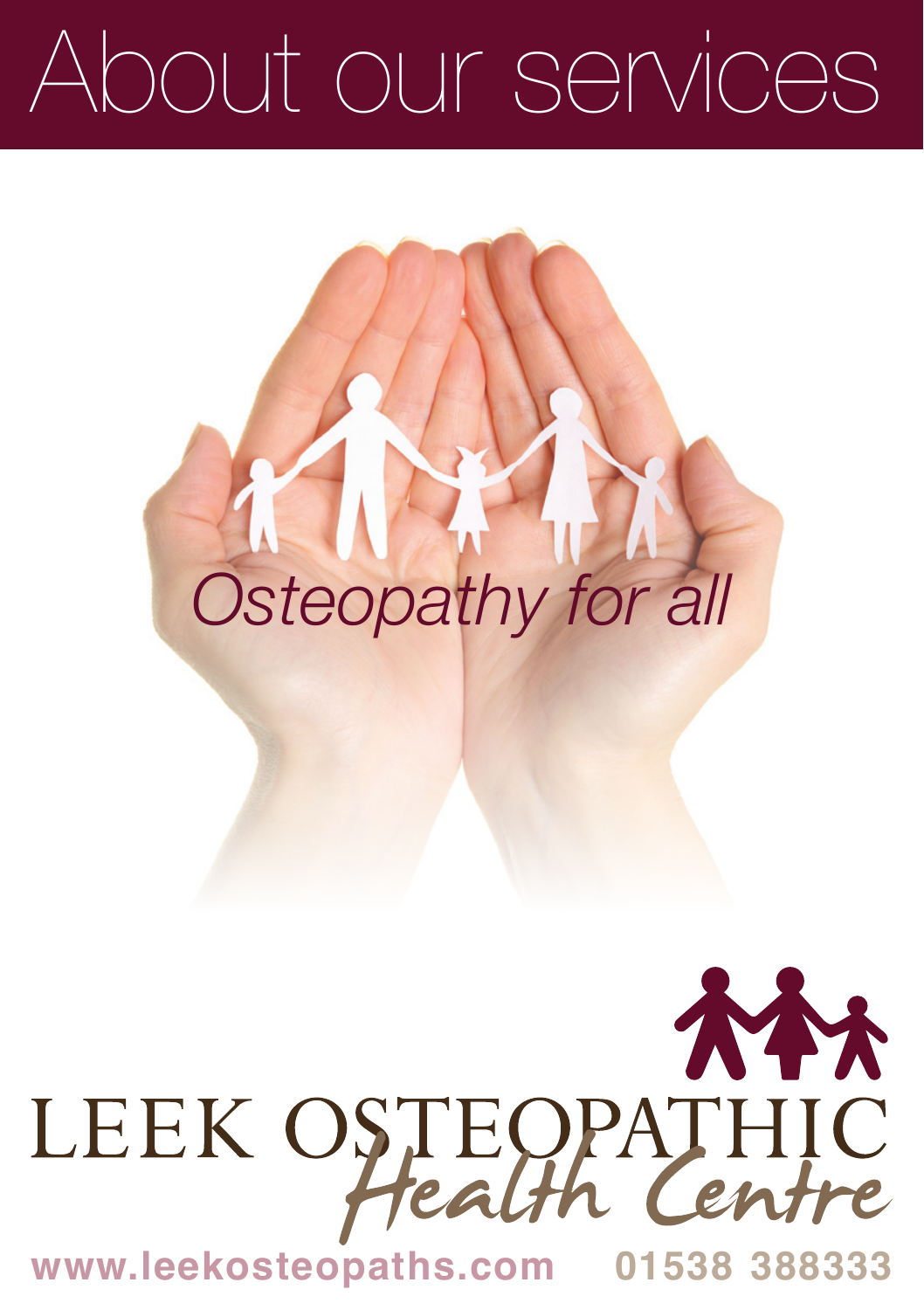

Pat Elphick

### **How we can help you**

As osteopaths, we are trained to diagnose, treat and help prevent ill-health caused by musculoskeletal disorders – that means problems with your body's bones, muscles, cartilage, tendons, ligaments, joints and other connective tissue.

However, problems in the framework of your body can disturb the circulatory system or nerves to any part of the body, so they can affect any aspect of health – not just aches and pains in joints and muscles. That's why we treat the whole person, not just the condition. And it's why we are able to treat such a wide range of symptoms in **adults and children, including babies**.

We work to restore your musculoskeletal system to a state of balance. We consider each person as an individual and will ask questions about your condition and general health, as well as examining you. We then use gentle techniques that work with your body and encourage the healing process.

Here are just some of the ailments treatment may give relief to:

- Arthritic pain
- Back/neck pain
- Shoulder, hip and knee pain
- • Sciatica
- • Ligament or tendon damage
- Repetitive strains
- Aches & pains aggravated by pregnancy
- Muscle spasm
- Sports injuries
- • Tension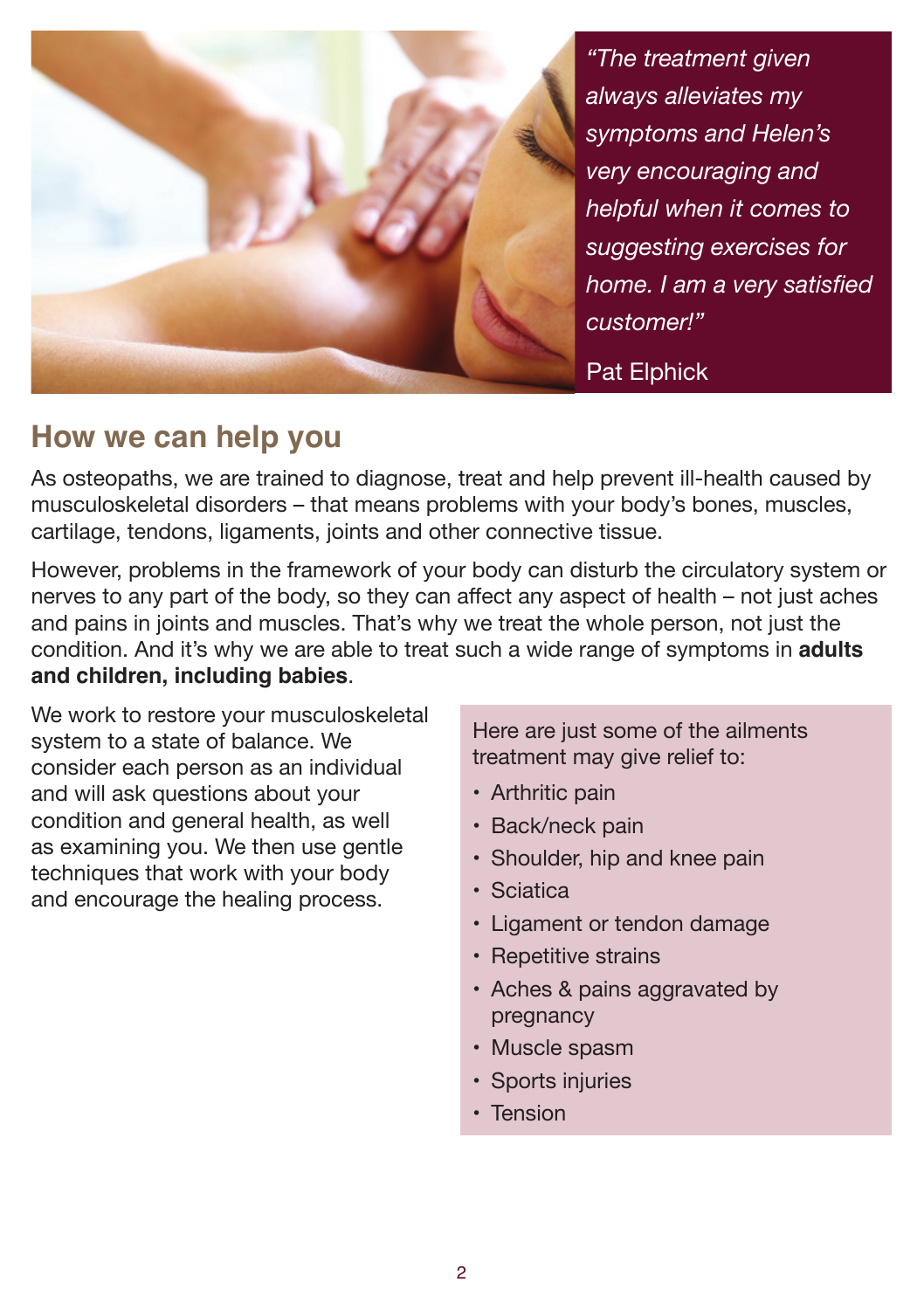# **Qualifications and professional standards**

To become a qualified osteopath, you have to gain an osteopathy degree as a minimum and undertake over 1,000 hours of training in osteopathic techniques. An osteopathy degree is similar to a medical degree but it focuses more on anatomy and musculoskeletal medicine.

By law, osteopaths also have to register with the General Osteopathic Council (GOsC), the profession's statutory regulator. This body sets and maintains UK standards for osteopathy.

The GOsC require osteopaths to renew their licence to practise every year, and will only do so if they prove they have completed 30 hours of continued professional development, have adequate insurance, and remain in good health and of good character.

You can always check if an osteopath is registered by searching the GOsC's online register at **www.osteopathy.org.uk**.

### **About the owner: Helen White BSc (Hons) Ost**

Helen qualified from the British School of Osteopathy in London, following a four-year degree. She has over 17 years' experience.

Initially she worked in private clinics in Chester and Nottingham before working independently in Leek. Helen now concentrates on running her clinic at Leek Osteopathic Health Centre which moved to new premises on Ball Haye Street in 2015.

Helen's aim is to increase the awareness of osteopathy and its health benefits, and ensure it is affordable and available to all.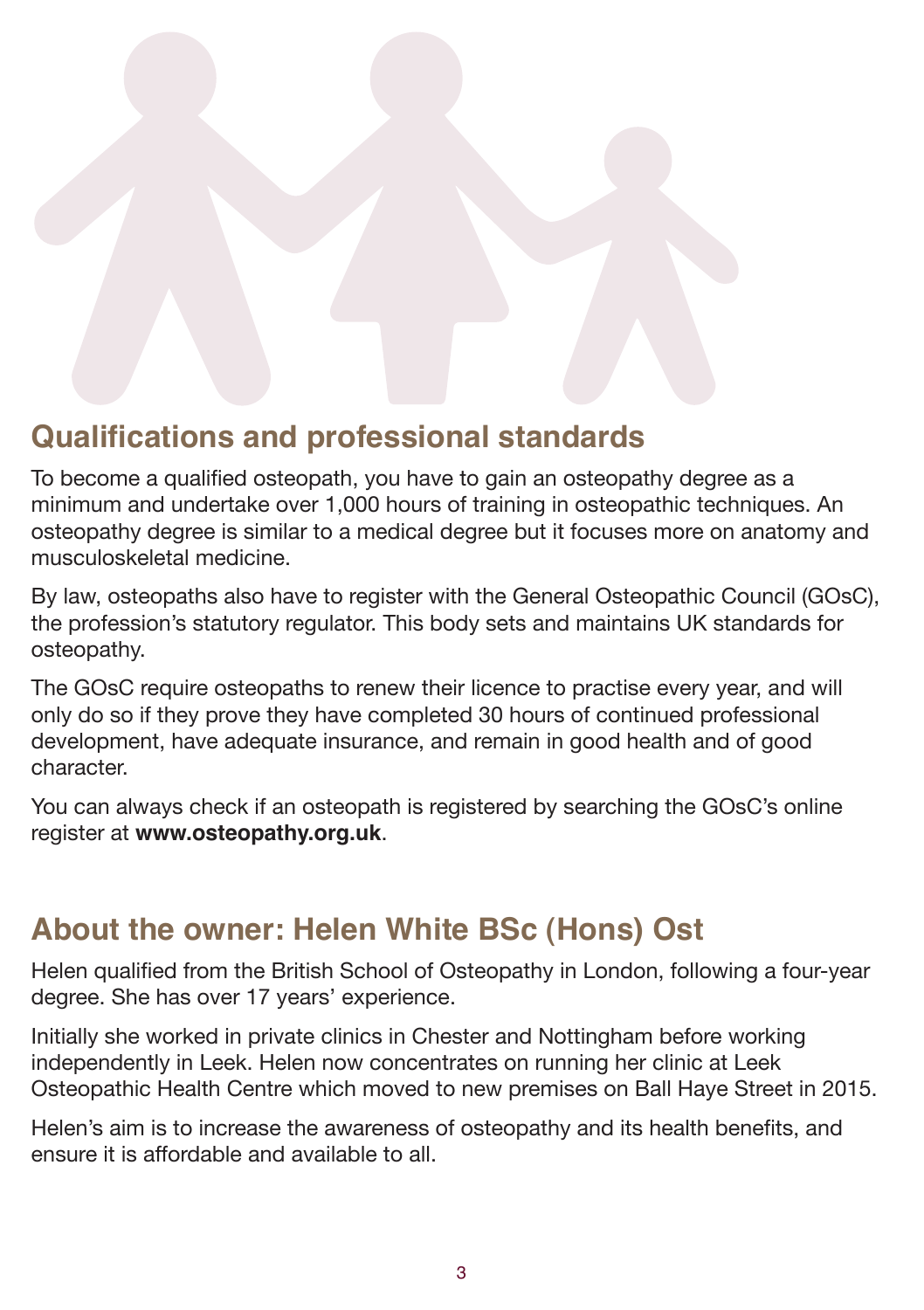# **We also treat…**

#### **Pregnant women, children & babies**

A woman's body changes during pregnancy. Those changes include the softening of ligaments, weight increase and changes to posture. These changes can lead to additional pressure on joints in various parts of the body, including the spine or pelvis.



We can help with:

- • General muscular back pain
- Pregnancy can cause general aches and pains including joint and back pain and osteopathy can help
- Sciatica and leg pain associated with back pain
- • Upper and middle back pain or rib pain leading to breathlessness and difficulty in deep breathing
- Neck aches or headaches.

Rather than treating the specific symptoms we aim to improve the function of the individuals musculoskeletal system and as a result of alleviating tension and stiffness, the symptoms are often reduced. Osteopathy is a safe and effective treatment during pregnancy, unlike many other treatments: medication for example, or strenuous manual exercises.

#### **Babies and toddlers**

During childbirth, a baby's body is subject to powerful pressure as they descend along the birth canal. As with any trauma, the body has to deal with any imbalance to the musculoskeletal system.

Babies skeletons are softer than an adult's and osteopaths will therefore use gentler techniques such as cranial osteopathy when treating babies

To release tension and pressures, we use a **very gentle form of osteopathy called 'cranial osteopathy'**. Not all osteopaths offer cranial osteopathy, but we have over 14 years' experience in this area (see page 5 for more information.)

Cranial techniques are safe, gentle and non-manipulative. They are often used when treating young children and newborn infants.

Osteopaths believe that the healthy balance and function of the musculoskeletal framework of the body is essential to whole body health.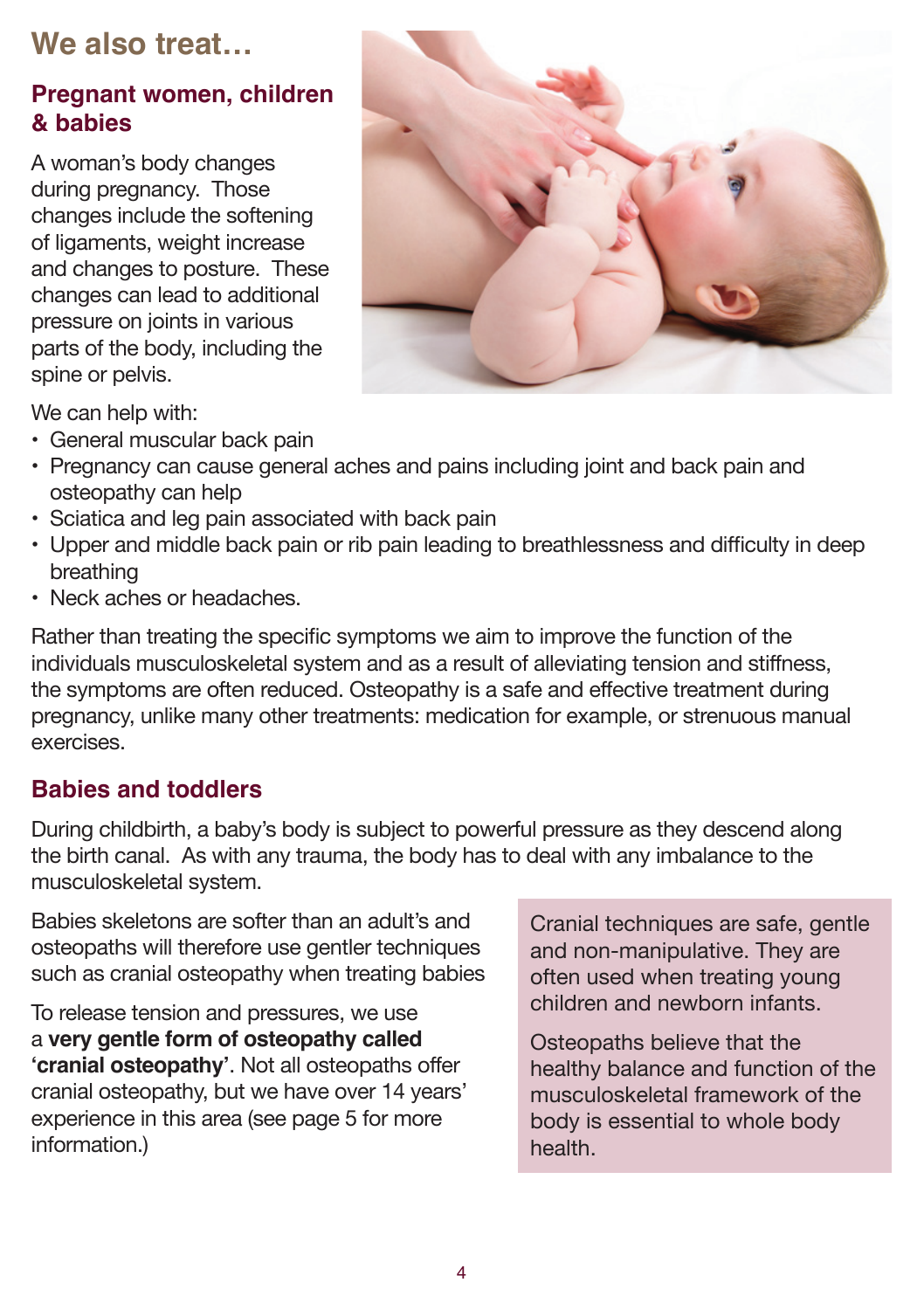

# **Our specialist expertise**

#### **A more subtle form of treatment – cranial osteopathy**

In addition to a range of traditional osteopathic techniques, some of our osteopaths are trained and experienced in cranial osteopathy. Cranial osteopathy is suitable for a patient of any age, including babies, very young children and the elderly, and it doesn't just concern the head, as the name suggests. It uses very gentle manipulative pressure to encourage the release of stresses throughout the whole body.

You or your child may feel warmth or pressure during the treatment and often, people feel that the tension is gradually being drawn out of their body. Occasionally, people may experience aches and pains that are mild and short-lived.

If your child has received treatment, they may be relaxed afterwards and sleep well. Sometimes they can become more energetic for a while but sleep well that night, while others may take a few days to settle after the treatment.

#### **Treatment for ME or Chronic Fatigue Syndrome**



Helen is trained in the Perrin Technique™, an established theory and approach for the treatment of Chronic Fatigue Syndrome (CFS), Myalgic Encephalomyelitis (ME) and Post Viral Fatigue Syndrome. This technique was developed by Dr Raymond Perrin.

Dr Perrin believes that these conditions are physical disorders that lead to a build up of toxins within the brain and the spine. The Perrin Technique™ is used to diagnose CFS/ME – by identifying physical signs – and to treat the disorder by improving drainage of these toxins from the central nervous system. You can find out more at **www.theperrinclinic.com**.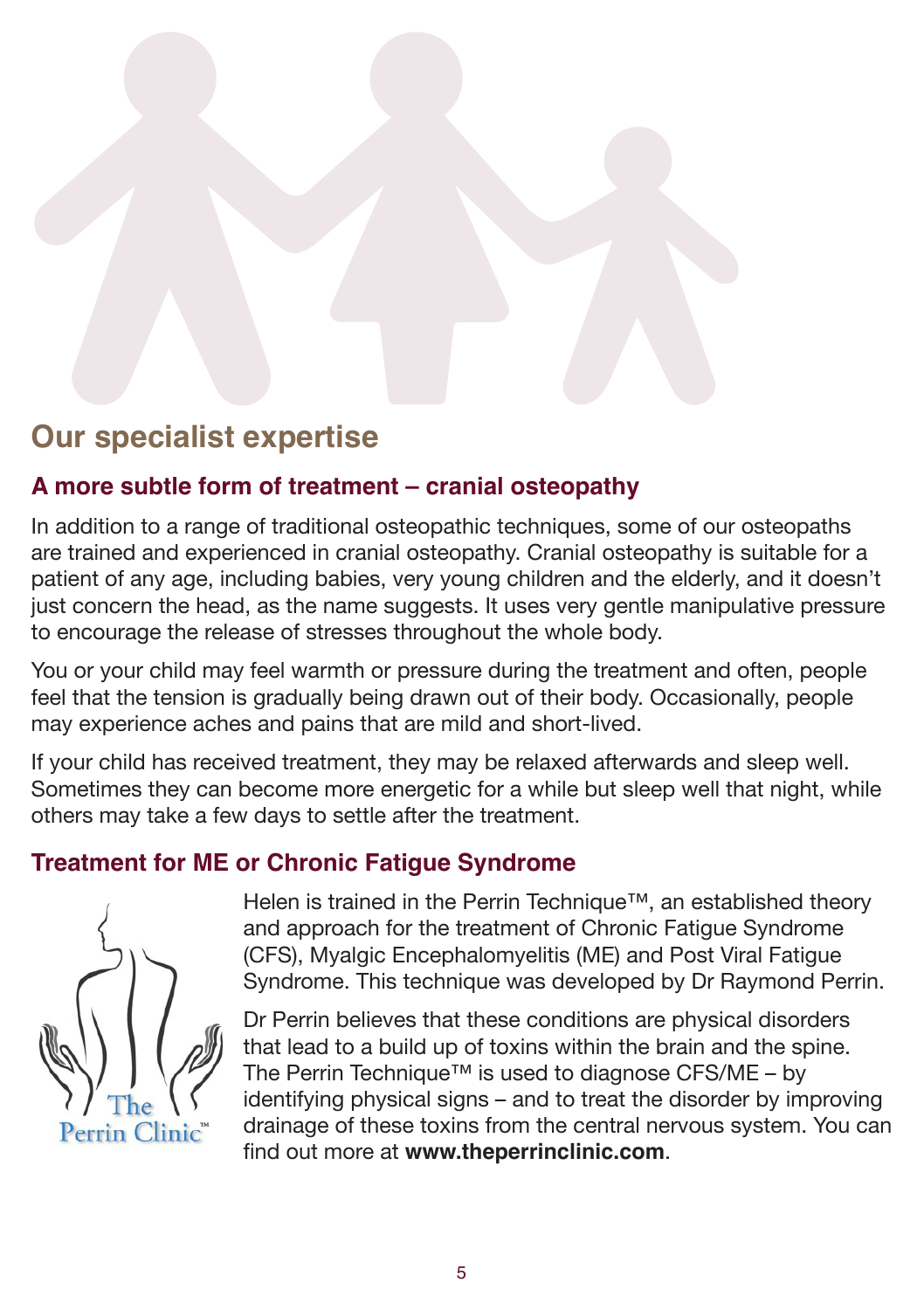# **Aiding your recovery**

#### **Heat/cold therapy – which should you use?**

Your osteopath should advise you, but generally, if you have a mild reaction to treatment, which lasts for up to 24-48hrs, then it usually helps to use an ice pack. That's because the cold reduces any heat, inflammation and swelling.

Ice packs should be applied over light clothing for 5-10 minutes and then re-applied every hour if possible (or at least 3-4 times a day), for up to 24 hours. If you feel the reaction is severe or if you have any concerns, please contact us for advice.

Heat is often used to help muscles relax and to improve blood flow to the area. Usually, a warm bath or shower will suffice, but heat packs can be applied in the same way as ice packs, or as advised by your osteopath.

#### **Products to buy**

We sell a range of items that complement our treatment and can help ease your discomfort. If you need more information about any of these products, please ask.

| Product                                                                  |
|--------------------------------------------------------------------------|
| • Wheaty bags<br>(can be heated or chilled)                              |
| • Hot/cold reusable ice packs                                            |
| • Instant ice packs                                                      |
| • Bio Freeze roll-on gel                                                 |
| • Bio Freeze tube gel                                                    |
| • Various pillows including Sissel Memory Foam<br>and Goldilocks brands. |
| $\bullet$ Fmu balm<br>(to massage into the skin)                         |
| • Lamberts Healthcare supplements                                        |
| • Foot/arch support and various joint supports                           |
|                                                                          |

#### **To place an order, please contact us:**

Phone: 01538 388333 (8.30am – 6.00pm) Email: info@leekosteopaths.com Call in: 13 Ball Haye Street, Leek, Staffordshire, ST13 6JN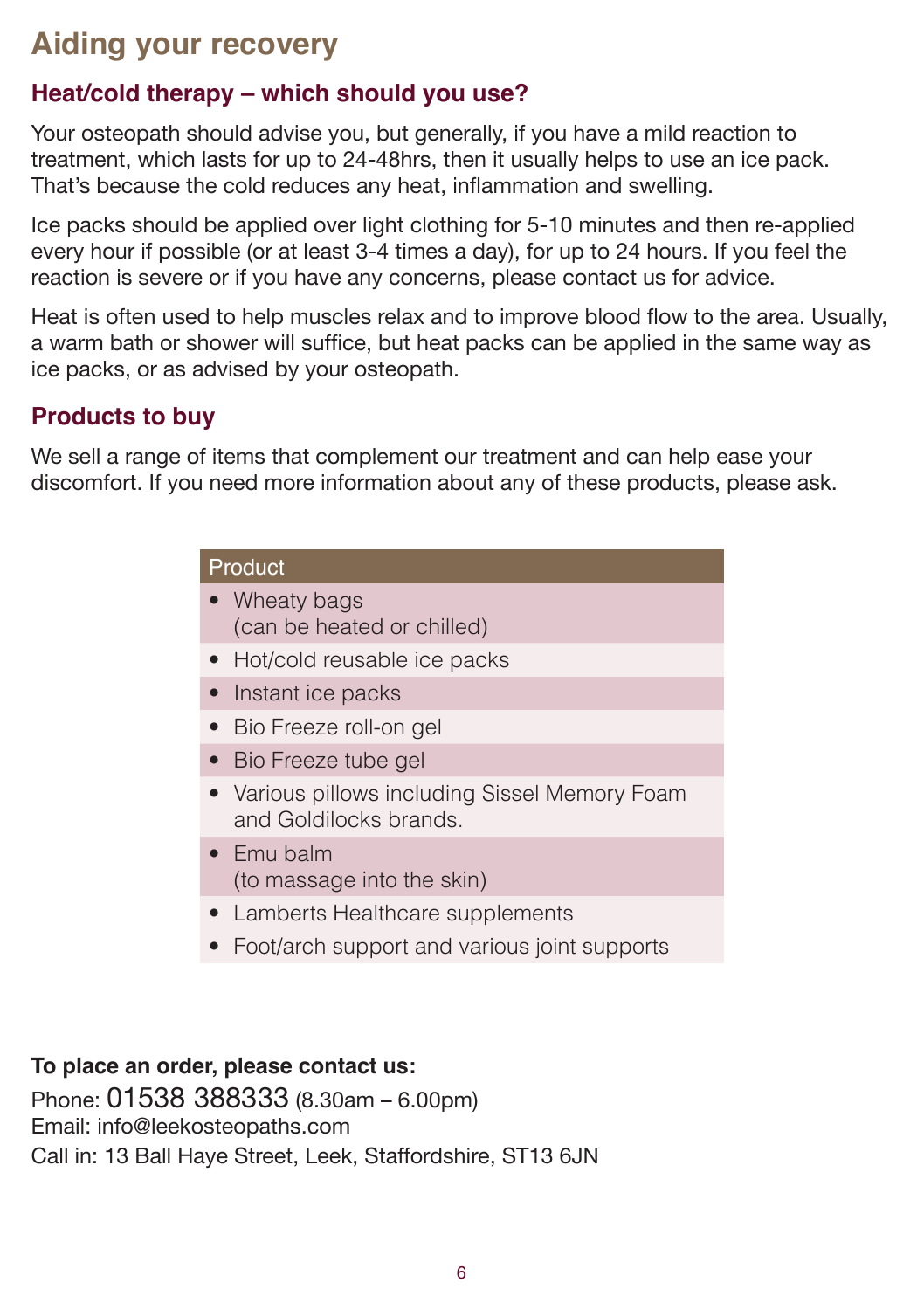# **Exercises for home**

During your initial consultation, your osteopath will discuss your prognosis and may suggest exercises you can do at home to help your rehabilitation. If you would like more advice in this area, please ask your osteopath at your next appointment. We are happy to print out exercise sheets or email them to you.

If you have experienced discomfort after carrying out a recommended exercise, stop the exercise and contact us.



# **Useful links**

| General Osteopathic Council                                             | www.osteopathy.org.uk        |
|-------------------------------------------------------------------------|------------------------------|
| Institute of Osteopathy                                                 | www.osteopathy.org           |
| Back Care (charity)                                                     | www.backcare.org.uk          |
| The Perrin Clinic<br>(Treatment of ME/Chronic Fatigue Syndrome)         | www.theperrinclinic.com      |
| The Sutherland Society (cranial osteopathy)                             | www.cranial.org.uk           |
| The National Childbirth Trust<br>(support in pregnancy and for parents) | www.nct.org.uk               |
| More about Emu oil/balm                                                 | www.loremcare.co.uk          |
| More about Lamberts supplements                                         | www.lambertshealthcare.co.uk |

# **Rearranging or cancelling appointments**

If you need to rearrange or cancel your appointment, please give us at least 48 hours notice to avoid a cancellation fee of £20. This will enable us to offer your unwanted appointment to someone else.

### **Better health — the perfect gift**

Gift Vouchers are available for our services (starting at £5) or you can buy someone a single treatment or course of treatment.